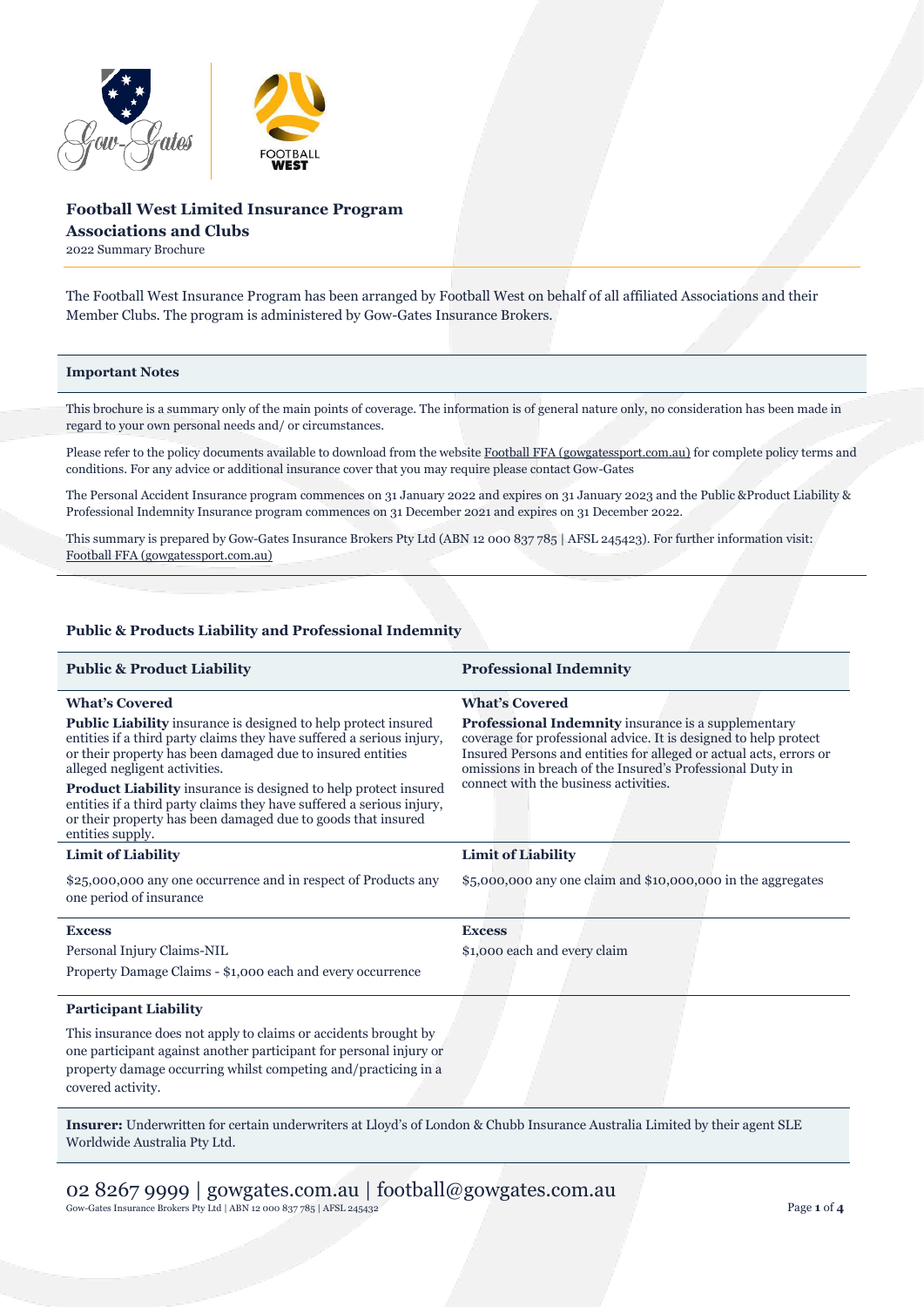## **How to Make a Claim**

Notify Gow-Gates immediately of your intention to lodge a liability claim via one of the following options:

Phone: 02 8267 9999

Email[: football@gowgates.com.au](mailto:football@gowgates.com.au)

Do not admit liability under any circumstances.

Download the claim form via [Football FFA \(gowgatessport.com.au\)](https://football.gowgatessport.com.au/)

Complete all sections of the claim form

Email completed claim form to [football@gowgates.com.au](mailto:football@gowgates.com.au)

Gow-Gates will confirm receipt of your claim form or contact you should they require more information.

Please contact Gow-Gates directly if you have not received a confirmation of your claim within 7 days.

A copy of your Associations/Clubs **Certificate of Currency** can be downloaded via [Football FFA \(gowgatessport.com.au\)](https://football.gowgatessport.com.au/)

### **Management Liability (Directors & Officers)**

#### **What's Covered**

**Management Liability** insurance is designed to help protect the insured entity and management of insured entities against alleged or actual Wrongful acts. This can include;

- Wrongful acts by management, committee and Directors & Officers
- Fraud and Dishonest acts by employees, volunteers and other insured persons
- Claims made by employees, volunteers and other insured persons relating to employment practices – includes harassment, bullying, wrongful dismissal etc.
- **Breaches of Statutory Legislation**
- Tax audit costs

# **Limit of Liability**

\$20,000,000 any one claim and in the aggregates

Sub-limits apply as per Policy Wording

### **Excesses**

\$Nil in respect of Directors & Officers Liability/\$10,000 Company reimbursement cover

\$25,000 in respect of Employment Practices Liability \$20,000 in respect of Statutory Liability, Company Liability and Crime Loss

#### **Insured versus Insured**

This Insurance does not cover claims brought by one Insured entity against another Insured entity.

### **Specific Exclusions**

This insurance does not cover claims relating to molestation, insolvency or use of a banned substance

## **How to Make a Claim**

The Management liability Policy is a 'Claims Made Policy'. If at any time you become aware of circumstances which may or could give rise to a claim under this policy, then written notice should be provided to Gow-Gates without delay to ensure entitlements to a claim under the policy are not prejudiced.

Download a claim form vi[a Football FFA](https://football.gowgatessport.com.au/)  [\(gowgatessport.com.au\)](https://football.gowgatessport.com.au/)

Complete all sections of the claim form

Email completed claim form to [football@gowgates.com.au](mailto:football@gowgates.com.au)

Gow-Gates will confirm receipt of your claim form or contact you should they require more information. Please contact Gow-Gates directly if you have not received a confirmation of your claim within 7 days.

**Insurer:** Insurance Australia Limited t/As CGU Insurance

#### **Personal Accident (Personal Injury)**

#### **Who's Covered**

All appropriately registered players and/or non playing officials including team managers, referees, trainers, coaches, masseurs, committee members, directors, officer bearers, administrators, employees, executive officers, selectors, ball boys, medical persons, physiotherapists, ambulance officers, voluntary workers and other match day officials.

#### **What's Covered**

Basic cover for participants who suffer injuries arising out of participation in football activities.

#### **When are you Covered**

Participating in official football matches. As well as:

Organised training, travelling between home / work and training or games, staying away from home for a tour and administrative and social activities for your club.

#### **Loss of Income (Weekly Benefits)**

Weekly benefits are payable whilst you are wholly and continuously unable to work and/or attend school or studies.

#### **Income Earners**

85% of net income or \$250 per week (whichever is the lesser) for 52 weeks.

A 14-day excess applies.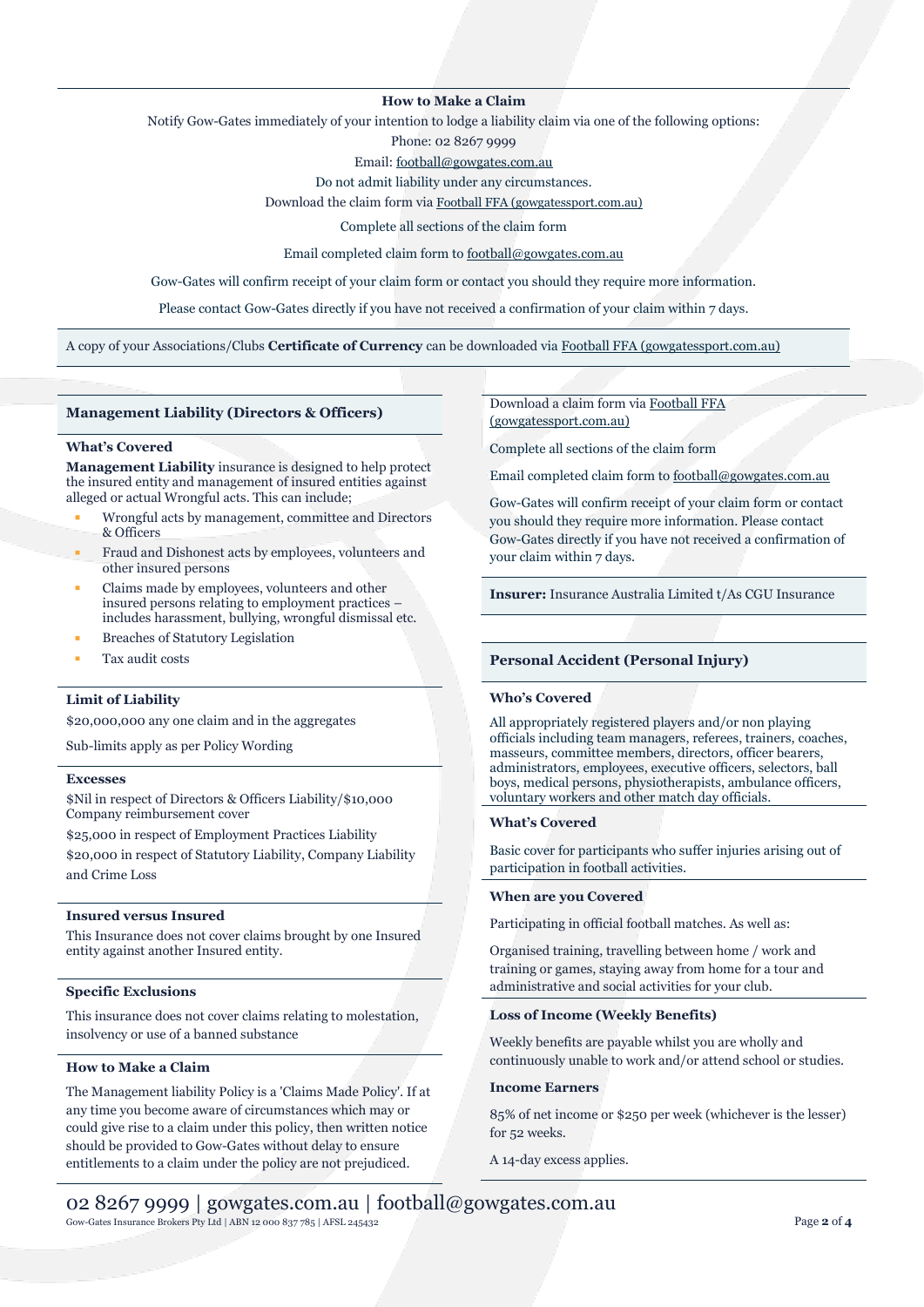# **Non-Income Earners**

Authorised domestic help up to \$250 per week for 52 weeks.

A 7-day excess applies.

## **Full-Time Students**

Authorised home tutor costs up to \$250 per week for 52 weeks. A 7-day excess applies.

## **Non-Medicare Medical Expenses**

Non-Medicare Medical Expenses covers medical expenses for which there is no reimbursement (wholly or partly) from Medicare.

### **Benefits Covered**

- 85% of Non-Medicare Medical Benefits
- Maximum Payable \$2,500
- \$50 excess/ NIL if in a health fund & ambulance only

The Health Insurance Act (Cth) 1973 does not permit the insurer to contribute to expenses which are wholly or partly claimable through Medicare.

Examples of expenses covered:

- Private Hospital Accommodation
- Physiotherapy
- **Ambulance**
- Dental
- Chiropractic
- **Osteopathy**

Examples of expenses not covered:

- Doctors and Surgeons Fees
- X-Rays
- Anaesthetists' Fees
- Public hospital costs

# **Capital Benefits**

**Capital Benefits** are a lump sum benefit that is provided in the event of Death and Permanent Disability.

Benefits are payable based on a table of events available in the full policy wording.

Some of the benefits payable include:

| <b>Death</b>                          | $$100,000$ (U <sub>18</sub> $$20,000$ ) |
|---------------------------------------|-----------------------------------------|
| Paraplegia and Quadriplegia \$750,000 |                                         |
| Loss of sight of one eve              | \$100,000                               |
| Loss of use of one limb               | \$100,000                               |

## **Other Benefits**

There are other benefits payable under the Football West Insurance Program for expenses which may be incurred as a result of a Football injury.

Some of these benefits include:

- Funeral Expenses
- Travel and Accommodation

Full details of these benefits as well as policy conditions are contained in the policy wording. A copy of the policy wording is available to download from the website [Football FFA](https://football.gowgatessport.com.au/)  [\(gowgatessport.com.au\)](https://football.gowgatessport.com.au/)

# **Insured:** AIG Australia Limited

### **How to Make a Claim**

All claims need to be submitted online via the Sports Claims Portal. To find the portal appropriate to you and your Club:

- 1. Visit the Gow-Gates Football Insurance Website Football [FFA \(gowgatessport.com.au\)](https://football.gowgatessport.com.au/)
- **2.** Select your relevant Association
- **3.** Navigate to the 'Claims' section and follow the link to lodge your claim online
- **4.** Register an Account for the Sports Claims Portal

The standard documentation you will be required to upload during the claims portal submission are:

- Employment Statement (to be completed by your employer)
- Incapacity to Work Statement Page 3 of the Physician's Report (to be completed by a GP, specialist or surgeon)

You will be prompted to download blank copies of the relevant documentation in Step 4 of the claims portal process.

The claim submission is an 8 Step procedure and will save your progress as you complete each Step.

## **Points to Remember**

- All players and officials must be registered with Football West for coverage by this insurance program.
- Only injuries which occur during the policy period are covered.

No cover is provided for:

- Any pre-existing defect, infirmity or sickness the insured person suffered from at the time of the accident
- Self-infliction
- War and terrorism
- Aerial activities
- Being under the influence of Drugs or alcohol
- Criminal acts
- Psychiatric or psychological disorder
- Contamination by radioactivity
- Sickness, disease or disorder of any kind
- Injuries which occur outside the policy period